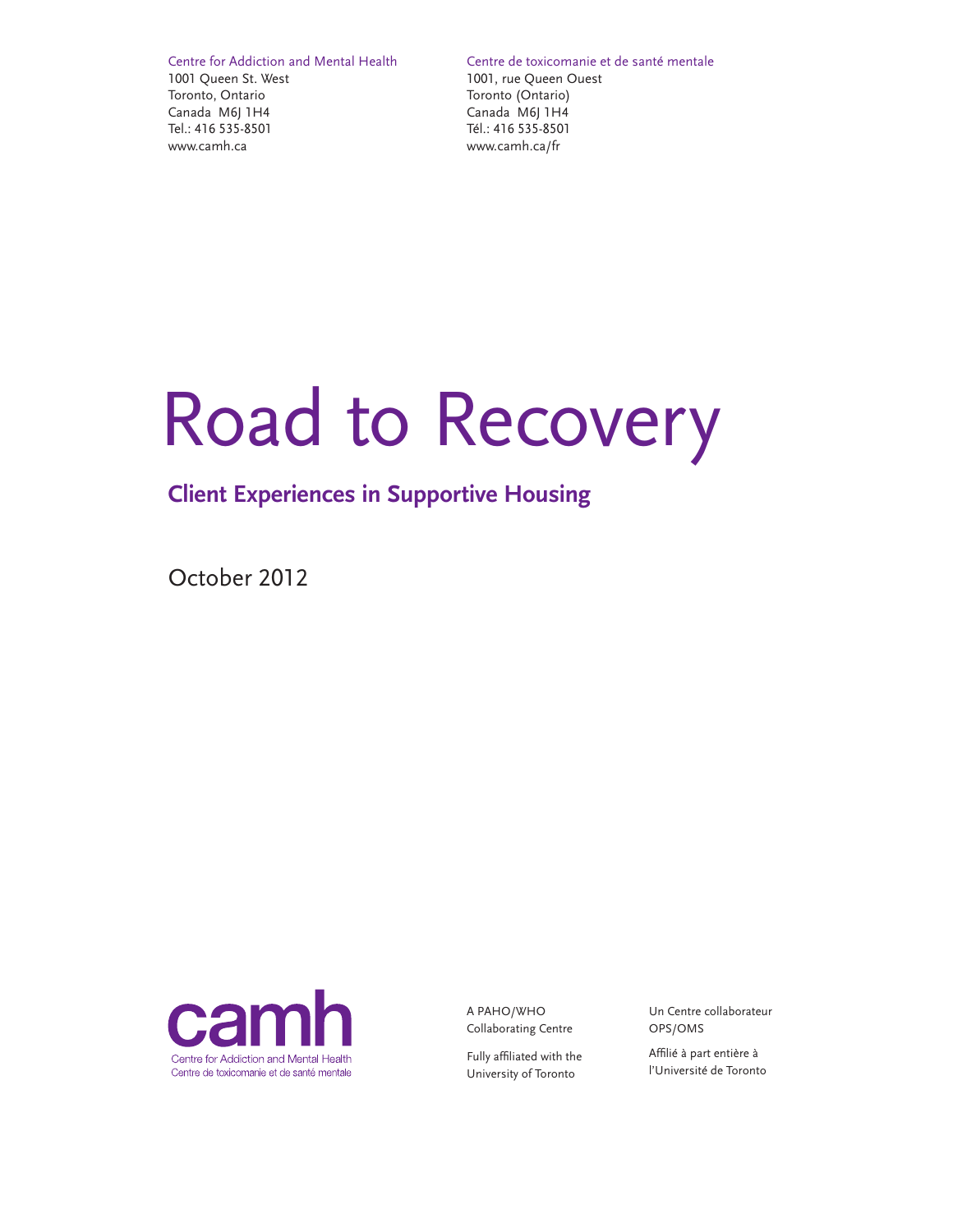## **Introduction**

For people with severe mental illness, secure housing with supports is an important component of recovery. Not everyone with a mental illness experiences housing challenges or is in need of supportive housing, but for some individuals, particularly those leaving hospital after a long stay, specialized housing with supports can help them establish themselves and thrive in the community.

Over the last decade, research has demonstrated that many people with a mental illness face housing challenges. People with a severe mental illness are at increased risk of poverty and homelessness. According to the Mental Health Commission of Canada (MHCC), "as many as 520,700 people living with mental illness are inadequately housed in Canada and among them, as many as 119,800 are homeless" (MHCC, 2012). In addition, many people who are hospitalized due to severe mental illness face housing challenges at the point of discharge due to a lack of suitable housing options in the community. The term "alternate level of care" (ALC) is used to refer to clients who no longer need the acute care offered by a hospital but remain there due to a lack of appropriate housing options. These clients are unable to transition back into the community; meanwhile, access to psychiatric hospital care is impeded as these ALC clients occupy beds that would otherwise be available to people needing acute care. Supportive housing, then, is a critical component of the recovery of individuals with mental illness and is necessary for efficient flow within the mental health system.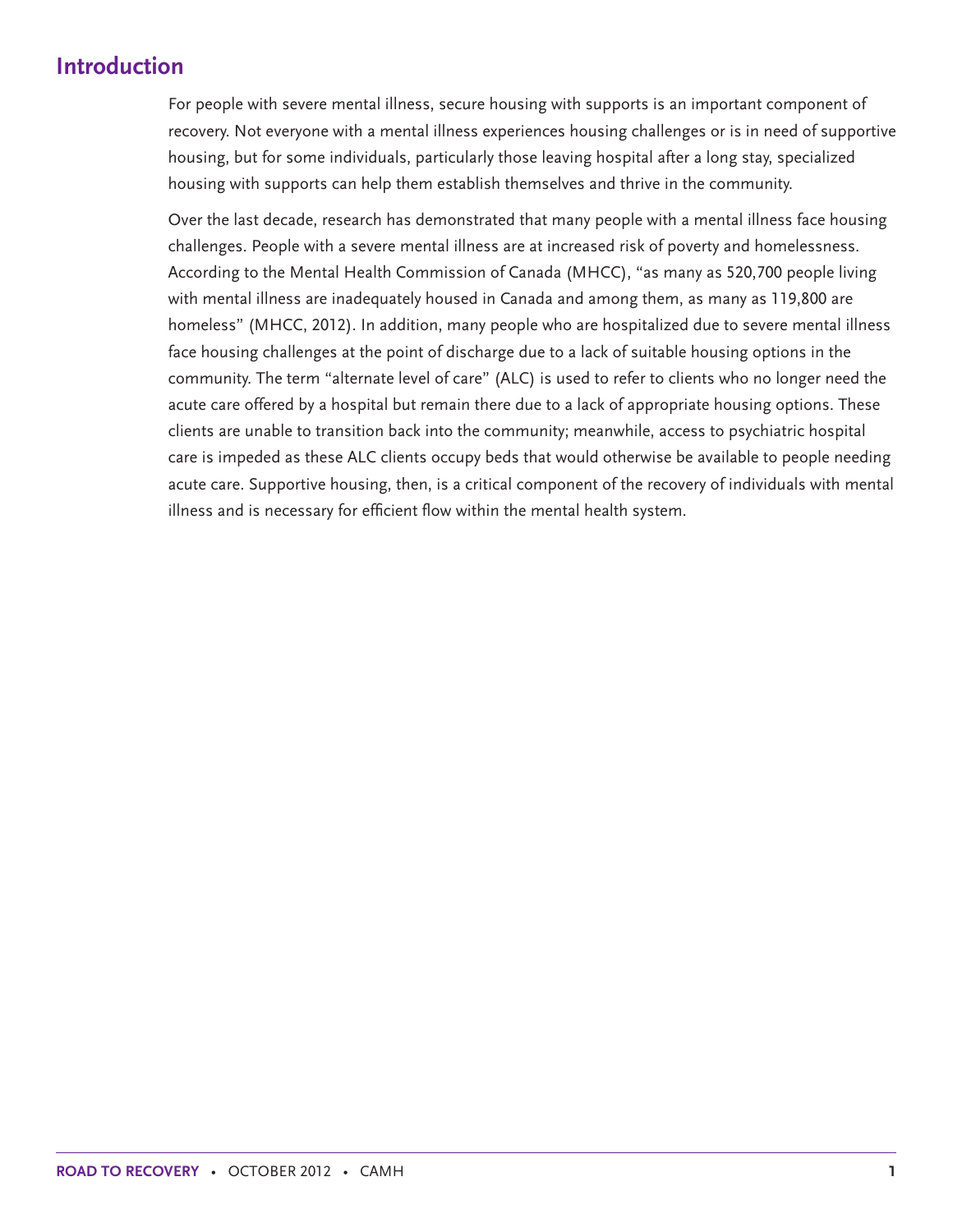## **What is Supportive Housing?**

"Supportive housing" refers to housing that provides supports linked to the units where people with mental illness live. Some programs offer permanent housing, while others offer transitional housing in which tenancy is limited to a set timeframe. Supports are available for varying amounts of time per day, and the types of support offered depend on the population the housing programs are serving (i.e. geriatric, addictions, or forensic clients), guiding principles, and funding levels. Leaving hospital after an extended period, some people with mental illness need support in maintaining life skills (i.e. management of finances, cooking) that may have diminished while in hospital. Others benefit from vocational, psychosocial, physical, mental health, peer, family, or other supports in the community. Case management, supportive counselling, and life skills support are among the most common supports available. In general, housing is considered "high-support" if it provides (HSHC, 2009):

- Recovery-oriented services such as supportive counseling, life skills training and social skills training, as well as client-centred care and individualized support;
- Support to complex clients;
- On-site staff trained in mental health;
- Short-term to long-term stay;
- Housing in a clustered setting;
- 24 hours of staff availability or slightly less.

A common feature of supportive housing programs is that they are designed to be rehabilitative in nature. Housing programs emphasizing rehabilitation were first widely developed in the 1970s, at a time when people with severe mental illness were increasingly living in the community as opposed to psychiatric institutions (Nelson, Aubry, and Hutchison, 2010). The development of supportive housing programs was part of a gradual shift away from the custodial models that were prevalent then and are still in use. "Custodial housing" typically refers to private boarding homes where rooms are usually shared, meals, laundry and housekeeping are provided and access to health or psychosocial supports is not coordinated (MHCC, 2012). This model is oriented towards compensating for clients' perceived deficits, not their abilities, and encourages dependency (Nelson, 2010; CSRU, forthcoming). By contrast, supportive housing models are geared towards residents gaining independent living skills and integrating into their communities. In 2012, about a third of government-funded housing for people with mental illness in Ontario remains custodial rather than supportive (CSRU, forthcoming).

#### **Benefits of supportive housing**

Evidence suggests that supportive housing programs provide several advantages to people with mental illness, including a reduction in hospital re-admissions, psychiatric symptoms, and substance use, as well as improved housing and financial stability, quality of life, and satisfaction with their living situation (Nelson, Aubry and Hutchison, 2010). Research and CAMH's experience indicate that emphasis should be placed on people's capabilities and not on their perceived deficits: "Housing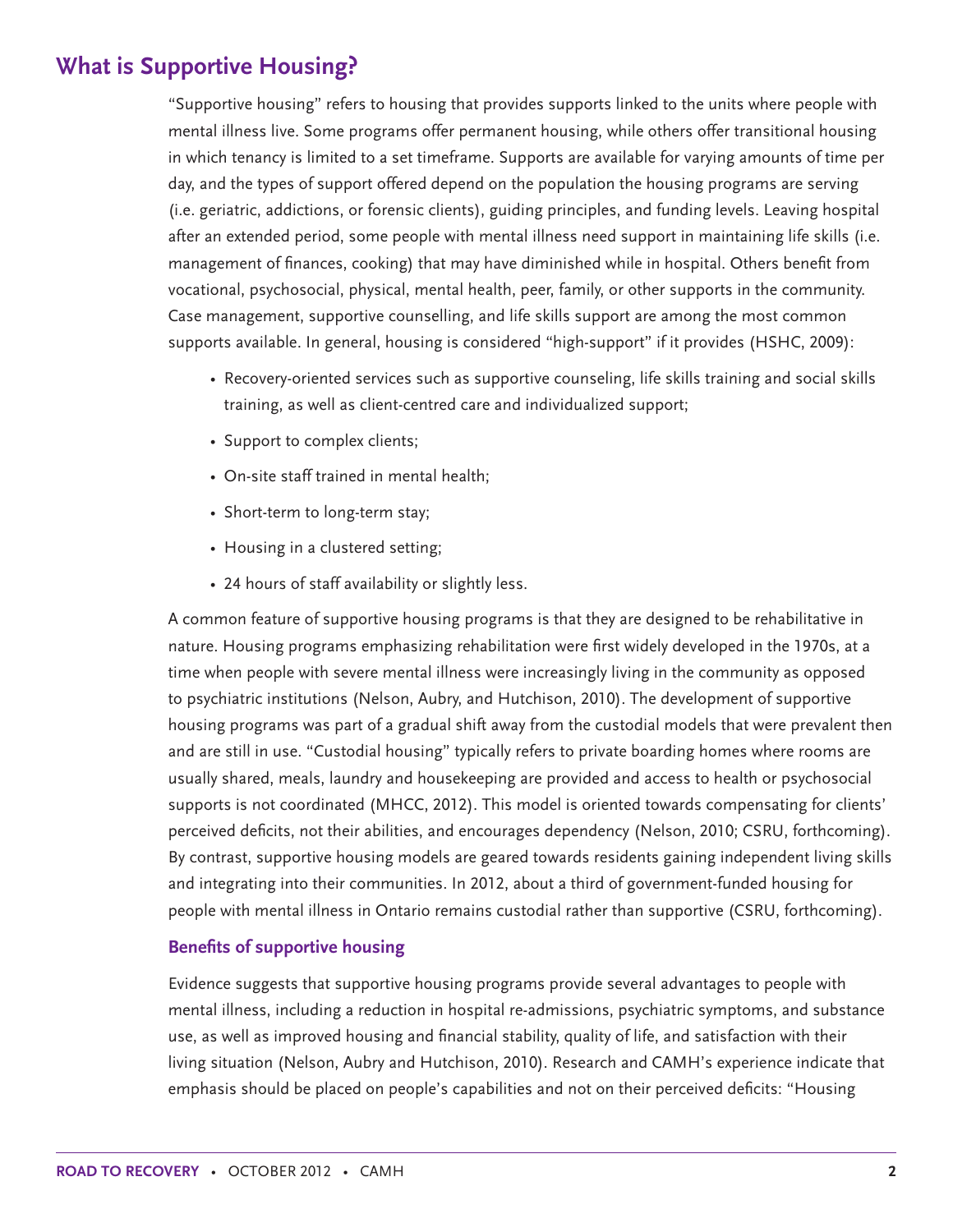that supports the development of independent living skills has been found to improve social support, independent functioning, self-esteem, and self-responsibility among people with mental illness" (Nelson et al., 1997). Careful consideration of each consumer's needs and the supports they require reduces the chance of hospital readmission and helps them re-establish themselves in the community; evidence suggests that "even the most disabled consumers can thrive in more independent housing if the right balance of supports is in place" (CAMH, 2002).

There is also a strong fiscal case for supportive housing. The cost of supportive housing programs across Canada varies significantly depending on the type and intensity of supports offered. A review of these costs shows a range from \$15 per day for a low-support housing program (Jacobs et al., 2008) to \$115 per day in a high-support program (Conference Board of Canada, 2010). Studies also show considerable range in costs of inpatient psychiatric beds depending on the type of care and province, but these costs are universally much higher: the MHCC estimates the cost of a psychiatric hospital bed at between \$330 and \$681 per day. In addition, the average cost of an ambulance ride is about \$700 and emergency room visits cost between \$200 and \$800. Individuals in supportive housing experience reductions in hospital admissions and emergency room visits.

#### **Challenges**

There are about 10,000 supportive housing units in Ontario. Demand for these units is high, and wait times range from one to six years depending on the area (CMHA Ontario, 2008). In Toronto, the wait list for mental health and addictions housing providers currently exceeds 5,000 people for housing programs providing low or medium levels of support and 300 for those in need of high-support housing. These wait lists continue to grow while the creation of new supportive housing lags. While on wait lists, people with severe mental illness are left with inadequate levels of support, which can result in hospital re-admission, homelessness, or in some cases incarceration. Clients already in hospital and awaiting discharge routinely wait years – occasionally even decades – before suitable housing becomes available. At CAMH, as at Ontario's other psychiatric hospitals, about 20% of clients are ALC; of those ALC clients, nearly half are waiting for high-support housing.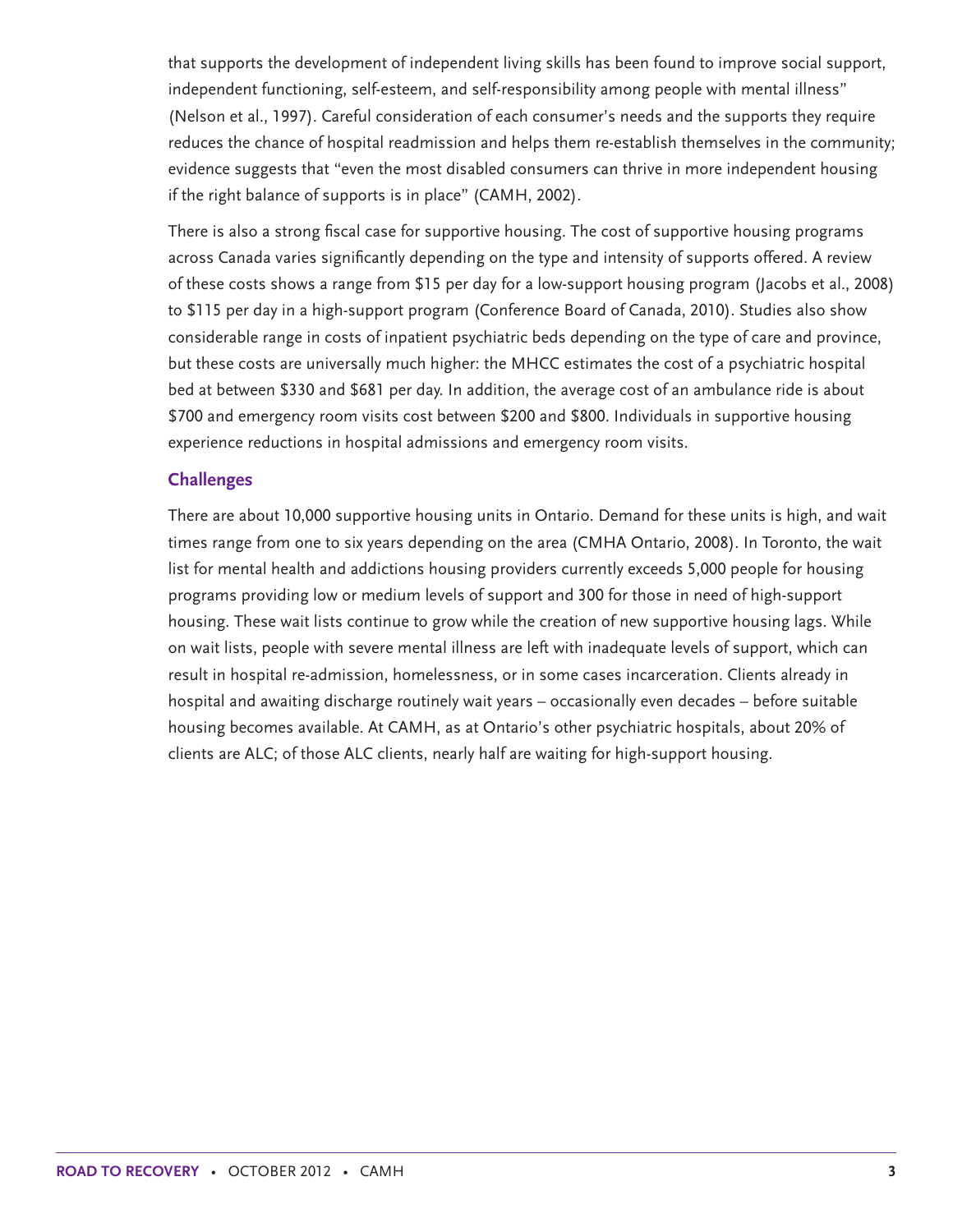## **Purpose of this project**

Supportive housing is of great benefit to clients and the mental health and addictions system. Health outcomes improve for clients in supportive housing, and a strong system with an adequate supply of units and efficient flow also ensures that people in need can access acute care. There is an urgent need to create more supportive housing and to enhance flow into – and out of – the mental health and addictions system. But what kind of housing and supports do clients want?

In order to learn more about clients' perceptions of supportive housing and the transition from hospital to community, we spoke to 16 clients at four different supportive housing sites in Toronto (four per site) in March and April 2012. Clients who volunteered to be interviewed were given an honorarium and ten open-ended questions were asked over the course of about 30 minutes. A focus group was also held at each site, bringing together local site staff and CAMH discharge staff for a discussion of client transitions and the supportive housing system more broadly. In the following section we discuss client and staff feedback, without identifying clients or their sites.

The four supportive housing sites chosen for this project are all part of partnerships between CAMH and local agencies. They are:

- the Transitional Rehabilitation Housing Program, a collaboration between CAMH's Law and Mental Health program and the Canadian Mental Health Association Toronto;
- the Stepping Stone Project, a collaboration between CAMH's Geriatric program and LOFT Community Services;
- the program at 90 Shuter Street, a collaboration between CAMH's Schizophrenia program, Pilot Place, and Homes First;
- the program at 1011 Lansdowne, a collaboration between CAMH's Schizophrenia program and Madison Community Services.

These sites differ greatly in terms of the populations they serve as well as the types and intensity of supports they offer. This paper will not compare these models or delve into their differences; rather, we will focus directly on the experiences of people currently living in supportive housing after a hospital stay and, to a lesser extent, the staff who serve them.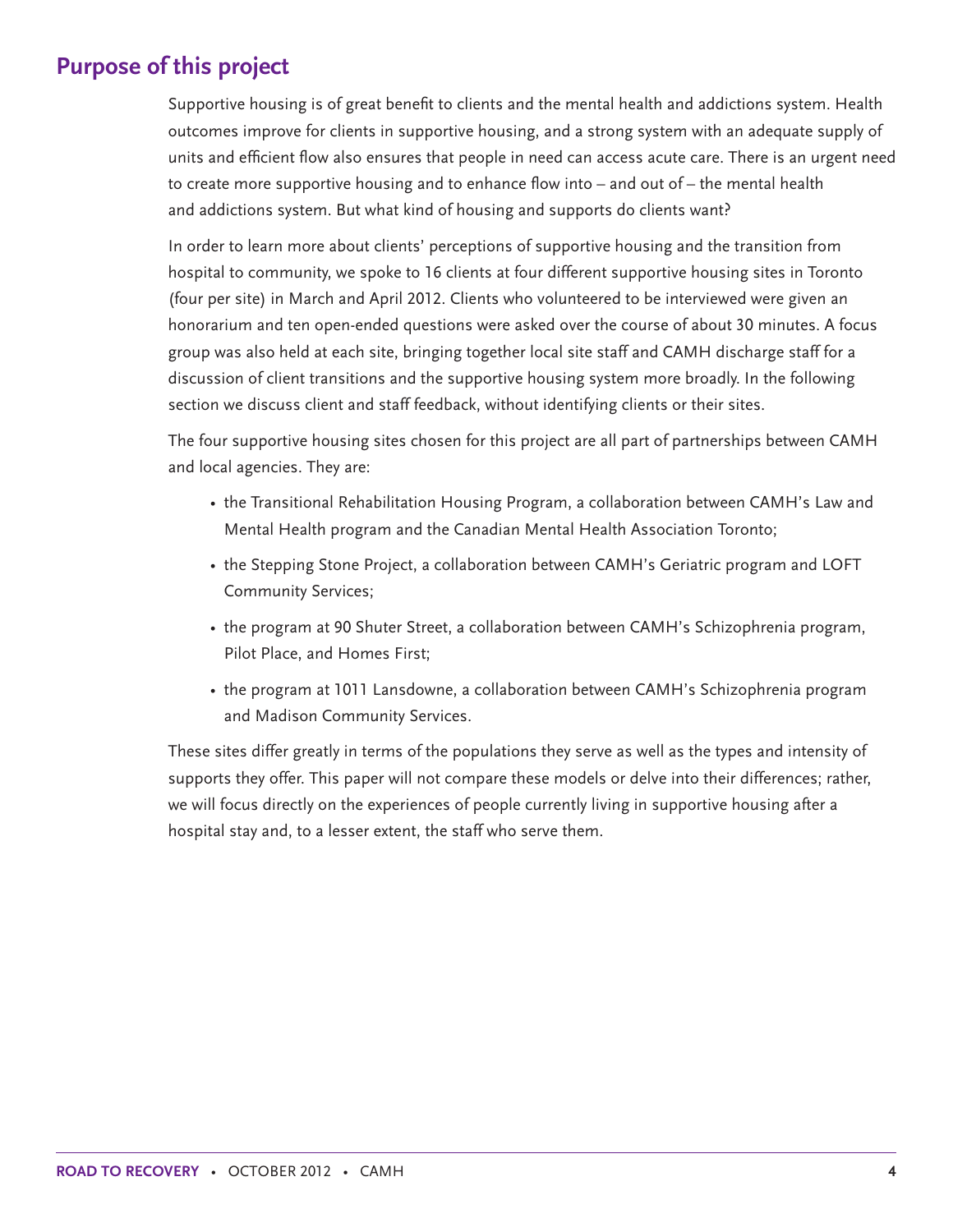## **Client feedback**

Evidence suggests that "consumers want to live independently in the community, with supports available on an as-needed basis" (CSRU, forthcoming). The literature is consistent on this point: when asked to define their preferred living situations, people with mental illness identify freedom, autonomy, permanent tenancy, security, and privacy as their main priorities (e.g. Tanzman, 1993; Noble & Douglas, 2004). Many indicate that they would prefer to live alone or with a loved one (as opposed to with other clients). They prefer outreach staff over live-in staff, and they would like supports to be available on an as-needed basis rather than one-size-fits-all approaches. These are the supports and conditions that are considered critical to recovery by people with mental illness.

Our interviews with clients largely confirm these research findings. Their feedback centres around a desire for security, an appreciation of autonomy and independence, and a focus on their capabilities.

#### **Benefits of supportive housing**

#### *Improved recovery*

Many clients contrasted their current housing situation with a past experience of homelessness. The insecurity of homelessness is vividly captured in this comment by a client: "It's much better here; you have a place to live. You don't have to worry about half the stuff you would when you're homeless… you have to look out for everything, you have to try to secure a bed every night, sometimes you get kicked out of places, you have to find a new bed every night and that's kind of the hardest thing to do." Another client mentioned that while homeless, finding shelter and sufficient food were constant challenges and he was often sick as a result. A client who has struggled with substance use issues adds: "That's why I drank, so I could sleep on the hard ground," but that with his housing situation taken care of, he has "kept up my end of staying away from alcohol and drugs." In all these cases, the clients felt that secure housing gave them a chance to focus on physical and mental recovery. In fact, at all four housing sites, most participants stated that their physical and mental health has improved since moving into their new accommodations.

Housing staff note that secure housing provides clients with "an opportunity to rebuild." Beyond rebuilding one's physical and mental health, this can include the rebuilding of relationships. For example, many clients mentioned that they are now able to re-connect with family: "Now that I have my own place I'm more secure… I've even improved my relationships with family members 'cause they can always get a hold of me." It's evident that recovery – in terms of both physical and mental health – is facilitated and supported by secure housing.

#### *Freedom and independence*

Some clients contrast their current living situation with their stay in hospital. These clients talked about the importance of mobility and the freedom to move about. They speak of simple pleasures like being able to go for a walk, see friends, do groceries, or order pizza whenever they like. Being able to engage in these activities independently is empowering and also a source of pride – proof that the person is on the road to independent living.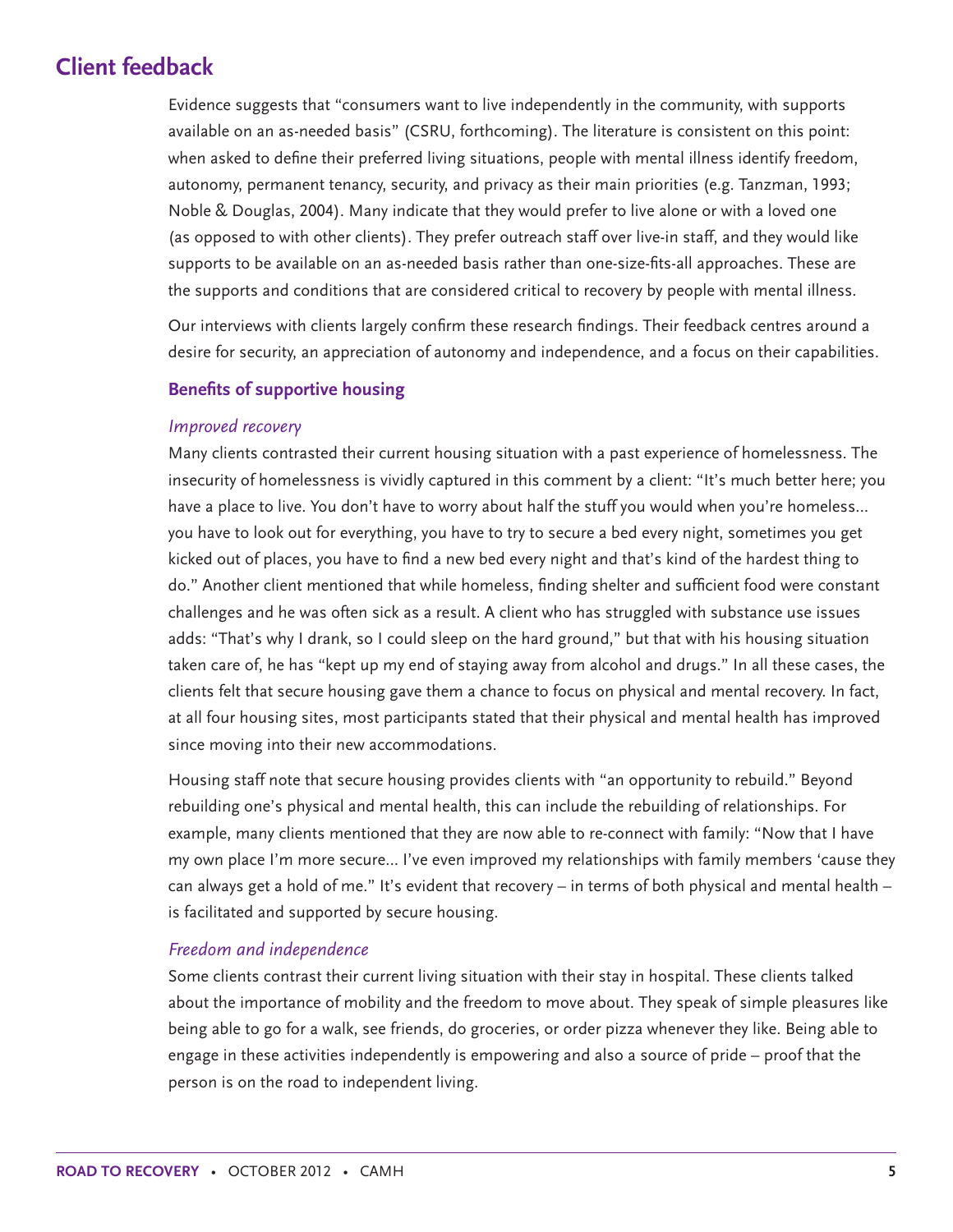Participants also noted that because their housing situation is stable, they now have the freedom to set and act upon long-term personal goals. One client states that "here I can focus on my diagnosis, take the right medication that will help me get a job, be stable, go to school." This desire to pursue education or employment goals was shared by many clients. Some participants stated that they were actively seeking to re-enter the work-force on a part-time basis with the help of staff at their housing site. Another noted that he now has the ability to pursue his goal of becoming a writer. He points out that although it has been a slow process, stable housing gives him the opportunity to focus on this and other objectives.

#### *Access to needed supports*

Generally, clients speak positively of the supports they receive. When the topic of support was discussed, participants agreed that the level of support they are receiving now is much better matched to their level of need, and that the support they are receiving from in-house staff was helping along their recovery. As one client put it, "The support at the hospital is aimed at all levels of the disorder, and so it was way more then I needed. And the support here is closer to what a guy like me needs."

Some clients expressed an appreciation for support with medication management. Others were particularly keen on receiving transportation supports, for example TTC metropasses, which help clients get to appointments, see friends and family, look for work or volunteering opportunities, etc. Staff at one site in particular agreed that this may be very important support to clients, but that funding issues can make it difficult to provide. Some clients also stated that income security and employment supports – for example, help navigating the ODSP system and re-entering the workforce – were important to them. One mentioned that "usually with paperwork I can do it by myself but at that time I needed a bit more help… so it was nice to have people helping because I was kind of overwhelmed." Finally, clients also agreed that they enjoy having the option of participating in organized outings and having access to activities such as yoga – provided these activities are optional. Clients were clear on the matter of choice – they enjoy having access to supports on an as-needed, voluntary basis.

#### *A step towards independent living*

The language used by clients suggests that many see their current housing situation as part of a transition towards fully independent living. Site staff have observed this as well: many clients see supportive housing as part of a pathway towards successfully living alone in permanent housing. Several stated that they would eventually like to live in regular housing and get a job or go to school. One articulated this concept by stating that: "I'd rather be here than in hospital. I'm not saying I want to spend my whole life here. I'm getting my life pretty much organized… In a few days I may buy a house even, you never know."

Clients also appreciate supports that recognize and build on their capabilities. At the housing sites that allow tenants to cook, many of the participants described cooking for themselves as an experience that they enjoyed and in which they took great pride. One client stated that he was pleasantly surprised to learn that he could cook and take care of himself, and that this has aided his recovery: "I think overall my mental health has improved, and that's because of being here and living on my own, now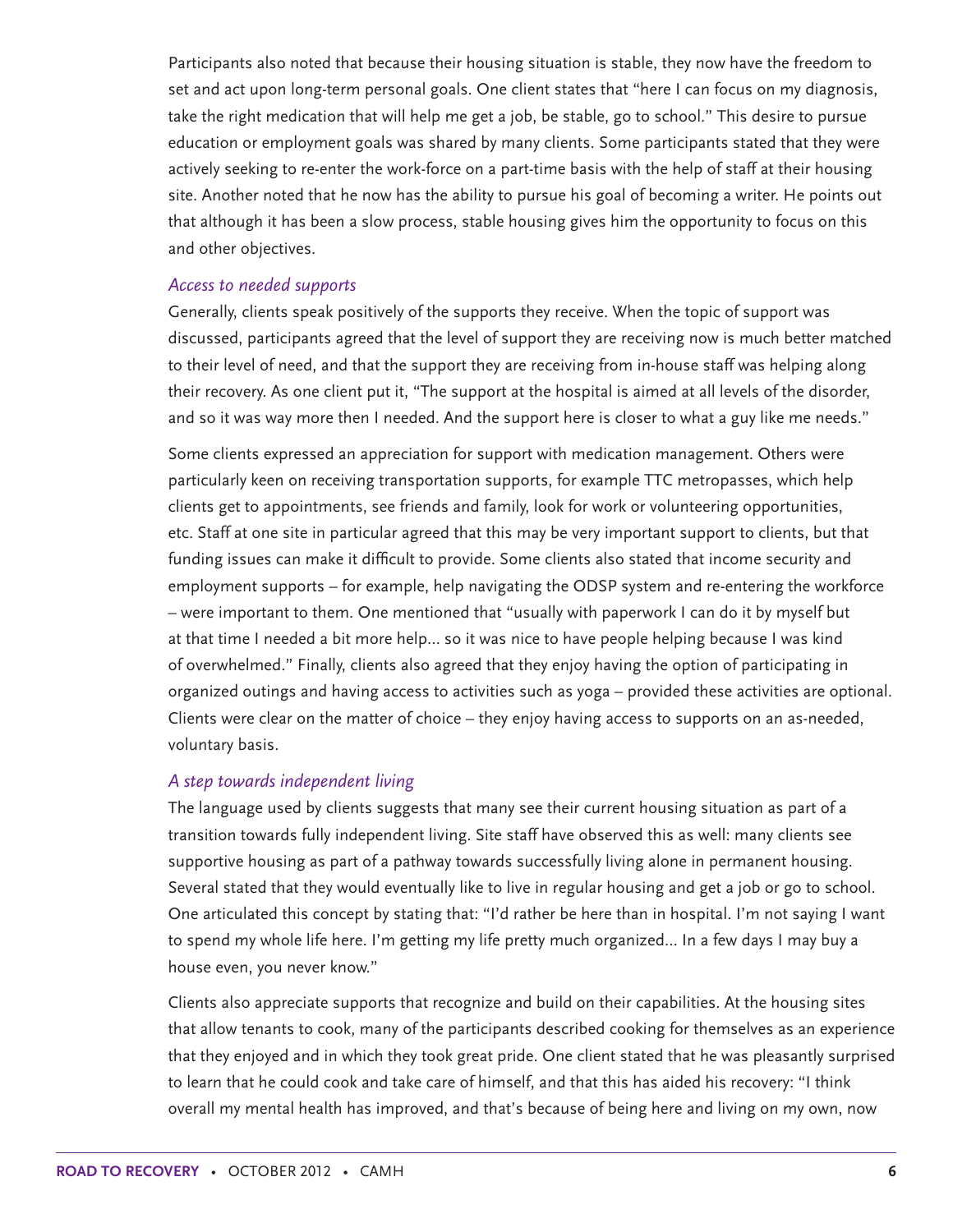proving that I always could live on my own." Conversely, many clients who live at sites that don't allow cooking mentioned a desire to do so.

Staff were supportive of this concept as well. At one site, staff referred to supportive housing as a springboard for clients who have never lived alone (or have not done so in a long time) – helping them learn or re-learn basic skills around the "activities of daily living." At these sites, help with appointments, transportation, and food preparation (when requested) are envisioned as supports meant to "instill an independent mindset" in clients. In this context, the importance of making available recovery-oriented supports beyond basic mental health services – a basket of services that clients can access as needed – is evident.

#### *Opportunities for socializing*

The literature suggests that clients generally want to live alone or with a loved one. On this issue, client feedback was mixed. Several clients expressed a belief in the benefits of being social: "Actually it's really cool 'cause sometimes when you don't have anything to do or you don't seem like you're having a good day, you can always look toward one of the residents that enjoy living here to give you some company." A client at the same site said that "if you were in an apartment you'd be scared a little bit. You'd be alone. I'm living with a roommate right now and I have him to talk to. I think it's good with him around. It's good to have a roommate." Another client stated his belief that he is less sick because of the social contact he has at his housing site. As we'll see below, other clients felt very differently about this issue.

#### **Challenges with supportive housing**

This account has been very positive so far. This is not to say that all clients we spoke to are entirely pleased with their housing arrangements, or that every client feels that their housing situation has made them happier and healthier. Clients do face challenges, and from clients' feedback about these challenges, we can learn a great deal about ways to improve the supportive housing system.

#### *Rules and restrictions*

At one site in particular, most clients felt that their mobility was overly restricted. One client mentioned that she frequently wakes up early and would like to be able to take a shower or go for a walk, but the site's policy is to only allow clients to get out of bed at a certain time. Along similar lines, and as mentioned above, clients at sites that don't allow cooking were nearly unanimous in their disappointment with this. The ability to move about freely and to take care of oneself by cooking seems to be very important to clients. It should be noted that these types of restrictions are generally associated with custodial housing models and are not considered representative of best practices. (For a discussion of "best practices" in supportive housing, see Nelson, Aubry and Hutchison, 2010.)

#### *Desire for privacy*

While many clients expressed appreciation for the social aspects of their housing site, some clients talked about the importance of privacy. Some who live in group settings mentioned that they would prefer to live alone, with one stating that "after living in an apartment all by myself… it's terrible" to be sharing space with others. Another added that "the intrusiveness of the environment bothers me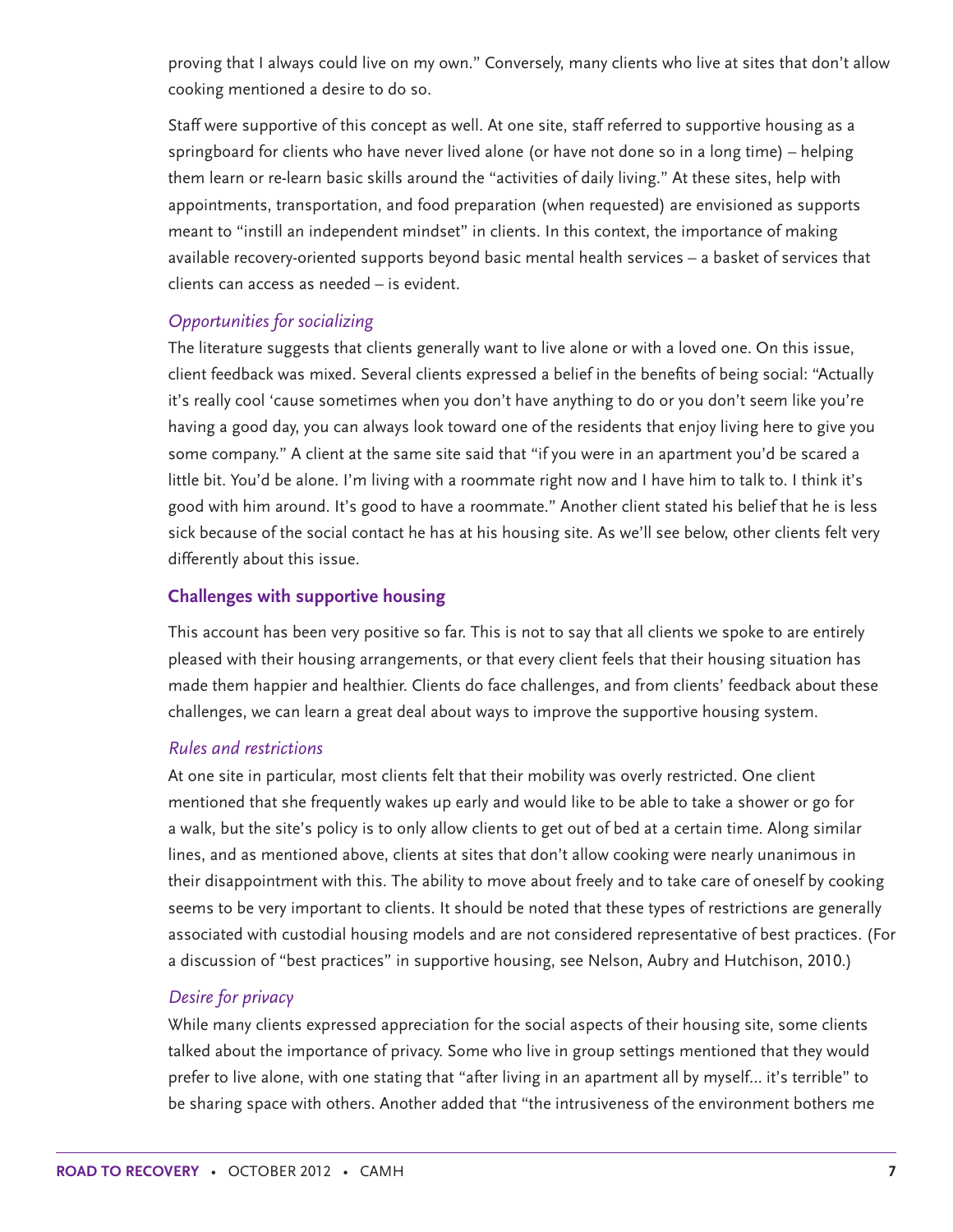a little bit." Many clients stated that ideally they would like to live on their own, without roommates. It's worth noting that at a site where clients each have their own private units but also have access to a common room with a television, video games, and other amenities, most clients expressed appreciation for their communal space. This suggests that balance is key – having one's own private space but also the ability to socialize in a communal area may be the ideal situation for many clients.

#### *Location problems*

Location is an ongoing challenge for one site. Clients and staff both agreed that substance use is pervasive in the neighbourhood and that there's little to do in the area and not much in the way of amenities. It should be noted that for clients who mentioned this as an issue, even those who stated that they would prefer to live elsewhere felt that they were dealing with this challenge adequately with the help of other clients and staff. Transportation supports such as provision of subsidized transit passes could mitigate some of these issues.

#### *Discrimination*

Finally, some clients and staff at two different sites noted that discrimination is a challenge – specifically, that neighbours sometimes make them feel unwanted. There is a sense that "NIMBYism" is sometimes a factor when supportive housing sites are established and that some people are not keen on having people with mental illness as neighbours. At a program located in a building that contains other types of housing, one client reports that some people "don't like us being in the building," with one neighbour in particular making it clear that she was unhappy sharing a building with clients.

On the whole, despite these challenges, clients report that supportive housing has improved their health and their quality of life. It has provided the stability they need to be able to pursue their goals. As one client declared, "CAMH is good at stabilizing you, then [the supportive housing provider] can do their thing… they're equipped to find suitable accommodations for you… I'm incredibly grateful."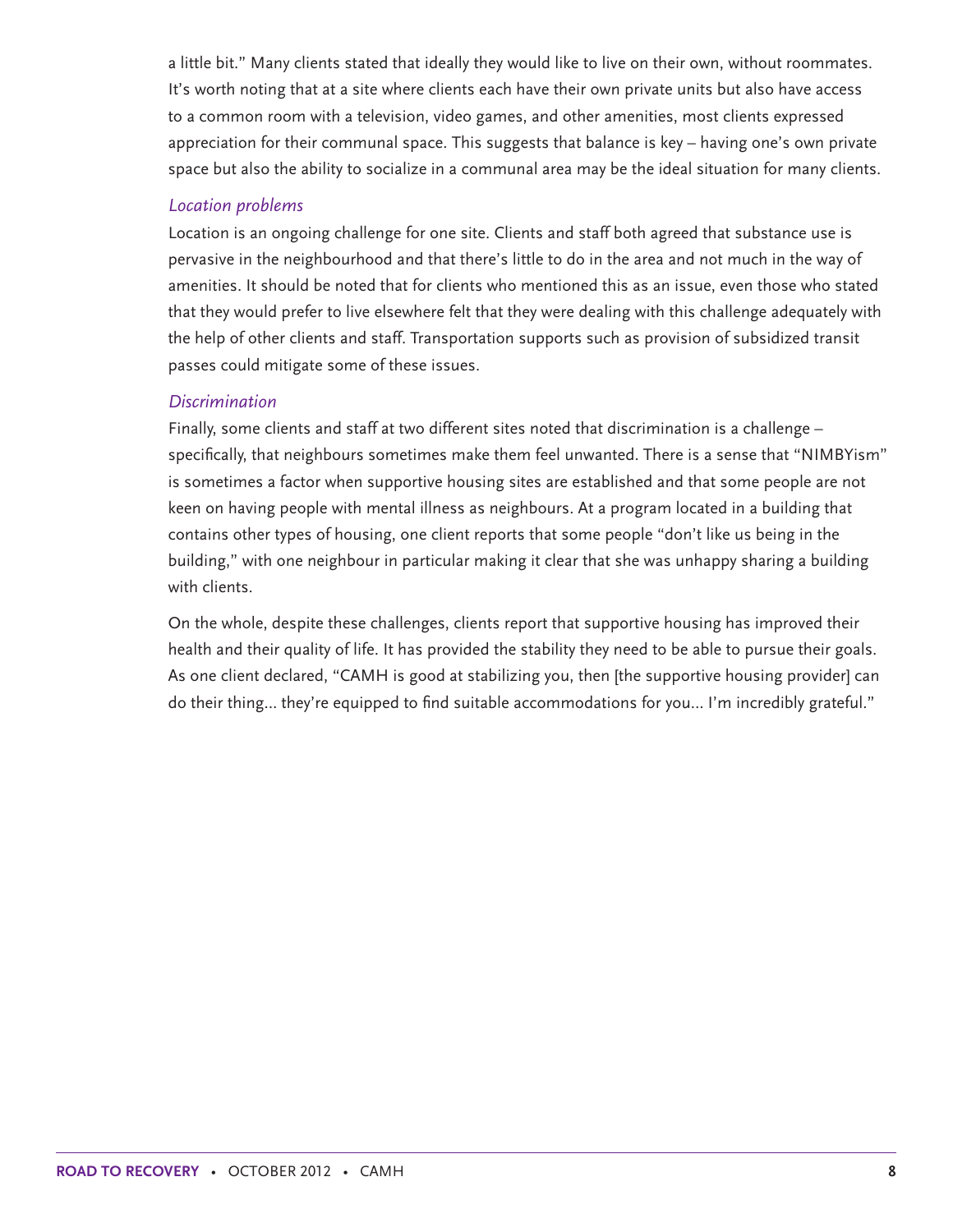## **A supportive housing success story**

Mike\* is 29 years old and the eldest of three siblings. His family immigrated to Canada when he was 7 years old. According to his mother, he was considered a good student and was generally well regarded by his peers and teachers. His behaviour changed abruptly after the untimely death of his father when Mike was 13 years old. He began to skip classes, using alcohol and marijuana, and dropped out of school. During this time, Mike had numerous admissions to hospital and was diagnosed with schizophrenia. After being asked to leave the family home because of his aggressive behaviour, Mike lived in shelters and on the street for the next few years until his arrest in 2007 on a charge of assault. He was found Not Criminally Responsible and admitted to the Law and Mental Health program at CAMH, and is currently under the supervision of the Ontario Review Board.

Mike spent three years as a CAMH inpatient. Significant risk factors throughout his hospital admission included lack of insight and non-compliance with medication. In 2010, he moved into a high-support housing unit created as part of a collaboration between CAMH and a local service provider. Mike shares a two-bedroom apartment with a co-resident. Staff report that Mike is social, helpful, and has created a sense of community with his co-residents. During his time in supportive housing Mike has reconnected with family members, who visit him regularly at his apartment, and he is now employed three days per week in a café. He reports that his housing situation gives him a safe space where he enjoys living and that his mental and physical health has greatly improved during his time there. He has not been re-admitted to hospital.

\* Not his real name.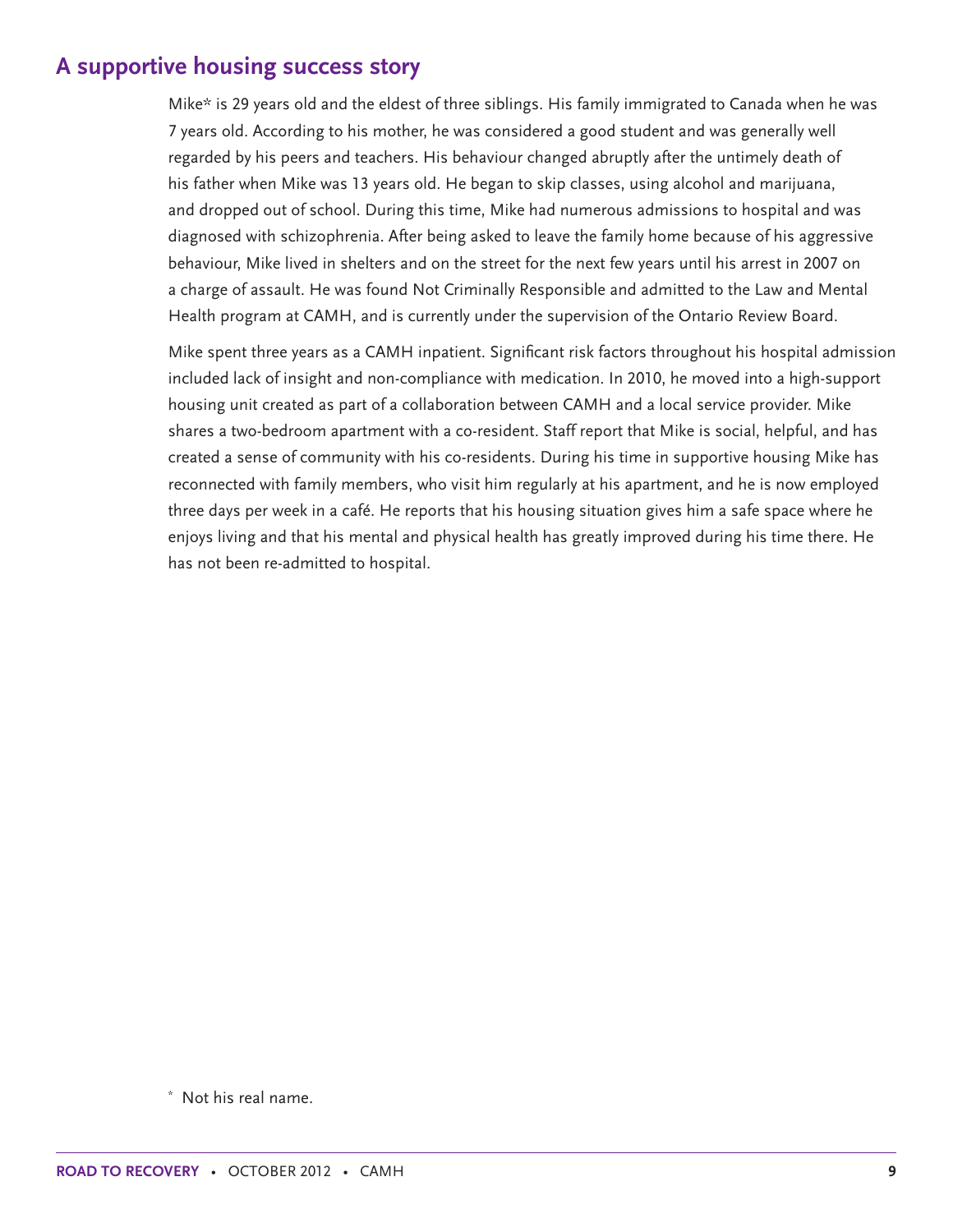## **Policy recommendations**

As we have seen, feedback from clients suggests that supportive housing is an important component of recovery for many individuals with severe mental illness who are transitioning to the community after a long hospital stay. This is consistent with evidence from the field. We also know that many individuals residing in psychiatric hospital beds do not need the acute care a hospital provides, and would benefit from a move to a more appropriate community setting. While these clients are in hospital, their recovery is suspended and they occupy beds that would otherwise go to individuals in need of acute care. Enhanced investment in supportive housing would have a positive impact at both the individual and system levels.

The following is a list of broad recommendations that flow from evidence in the field and the experience of clients and clinicians.

### **There is a need to create additional supportive housing and expand the types of supports that are available.**

An increase in supportive housing stock is needed. In 2006, the Senate report "Out of the Shadows At Last" recommended 50,000 new supportive housing units across the country within the next 10 years; more recently the Mental Health Commission of Canada recommended 100,000 units over 10 years as "the minimum of what is required" (MHCC, 2012). The exact number of units needed in Ontario is unknown, but the fact that 5,000 people are on the wait list for the Greater Toronto Area alone suggests that more is certainly needed.

A continuum of supportive housing should be developed. Clients vary in their needs, capabilities, and goals. Accordingly, the range of available supports should be flexible. High-support housing is particularly important, given the need to ease transitions for ALC clients from hospital to community. As part of their recovery, clients may also need lower levels of support over time, so the investments in high-support housing should be accompanied by investments in low- and medium-support housing. There is a need for both transitional housing and permanent housing. Clients' needs should be re-assessed regularly, and transitions within the housing system should be supported. Housing that is dedicated to clients with justice system involvement is also needed.

A range of recovery-oriented supports should be available to people with mental illness. As we have seen, clients want supports that go beyond traditional mental health services. As stated by the MHCC (2012), "housing is more than bricks and mortar. Recovery-oriented supports are integral to people living with mental illness…. People living with mental illness value supports differently and identify the critical importance of factors beyond mental health services, such as help from peers, and help with employment, income, and education." Services should match needs. This is also in keeping with the province's Mental Health & Addictions Strategy, which notes the importance of "the right care at the right time in the right place." In our discussions with supportive housing staff, they referred to this as "meeting clients where they're at."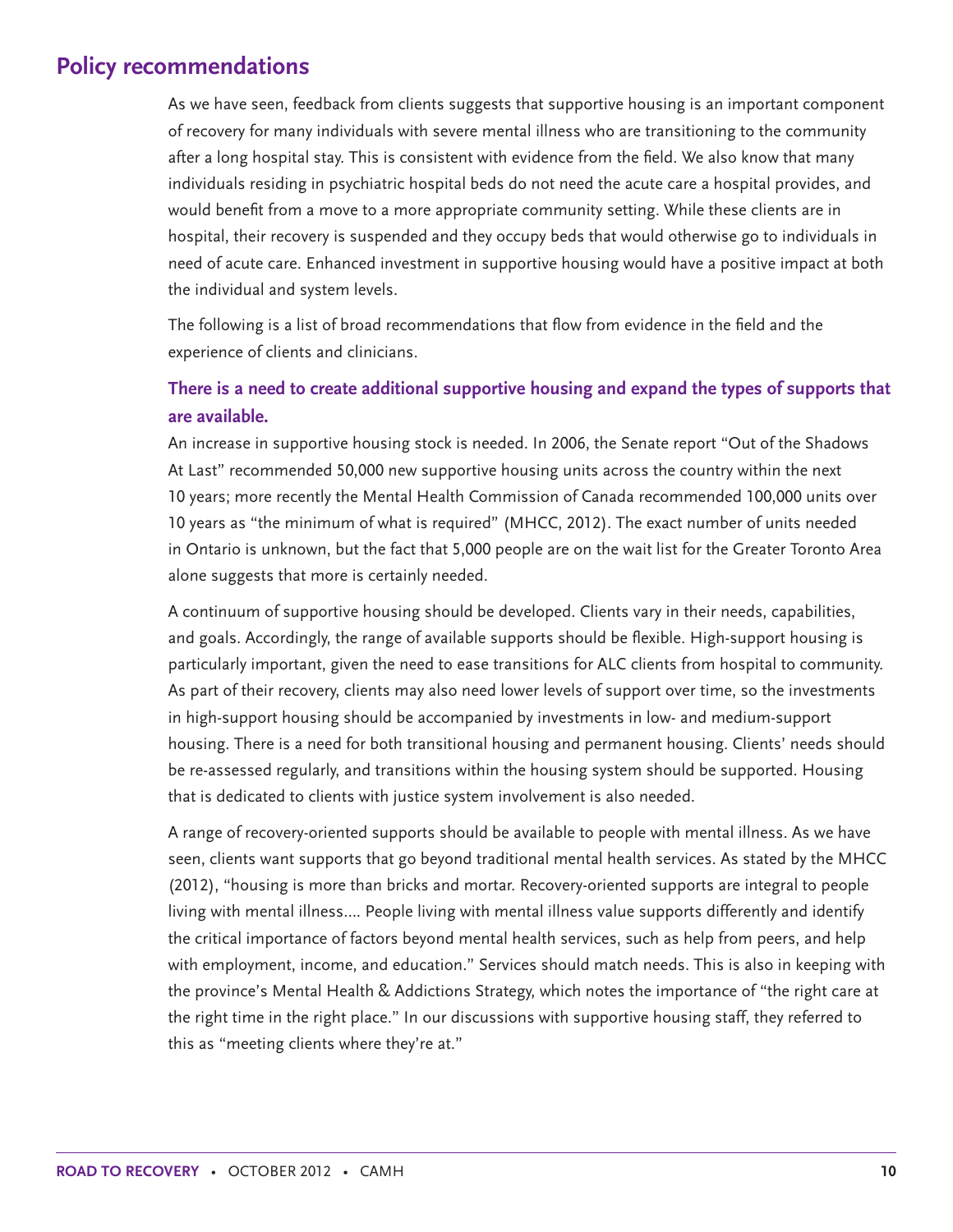#### **There is a need for more flexibility and flow in the system as a whole.**

More flexible housing models should be piloted. An emphasis on "supported housing," which de-links supports from the actual housing, would be a step in the right direction. In this scenario, individualized discharge plans allocate flexible funding that follows individuals as they transition from hospital to community and from high levels of support to lower (MHCC, 2012). This would ensure that service matches needs.

ALC clients on supportive housing wait lists should be prioritized. ALC clients tend to be more complex: most are experiencing serious mental illness and many also have a dual diagnosis and/or co-occurring medical conditions. Some may also have a history of risky behaviour and / or criminal justice history. With the right supports, these clients can successfully live in the community. There should be an emphasis on creating housing capacity for these marginalized clients. This would aid their recovery and also free beds for people in need of acute care.

Ensure better coordination and integration in the system. There should be better integrated policies, regulations, and information sharing between hospitals and housing providers. Partnerships between organizations should be better defined. Strategies for enhanced system coordination are described in the provincial Mental Health and Addictions Strategy (MOHLTC, 2011), the Mental Health Commission of Canada's "Turning the Key" report (MHCC, 2012), and the Mental Health & Addictions Alternate Level of Care Advisory Committee's "Smoothing the Path" report (MHAALCAC, 2011) among others.

## **Conclusion**

Secure housing with supports is an essential part of the recovery process for many people with mental illness. Supportive housing that focuses on capabilities, not deficits, and is tailored to the client, can ease the transition from hospital to community. Clients interviewed for this paper indicated that supportive housing has improved their health and their quality of life while providing the stability they need to be able to pursue their goals. As one client put it, "The general progress of my mental health going through the hospital and through the housing has made me more socially healthy…and healthier and happier and more outgoing…. I'm a success story."

We also know that supportive housing is cost-effective and that a supportive housing system with an adequate supply of units and efficient flow would enhance access to mental health treatment through a reduction in ALC-designated clients. With wait lists for supportive housing growing, there is an urgent need for more supportive housing to be created in Ontario. We urge all levels of government to consider this issue.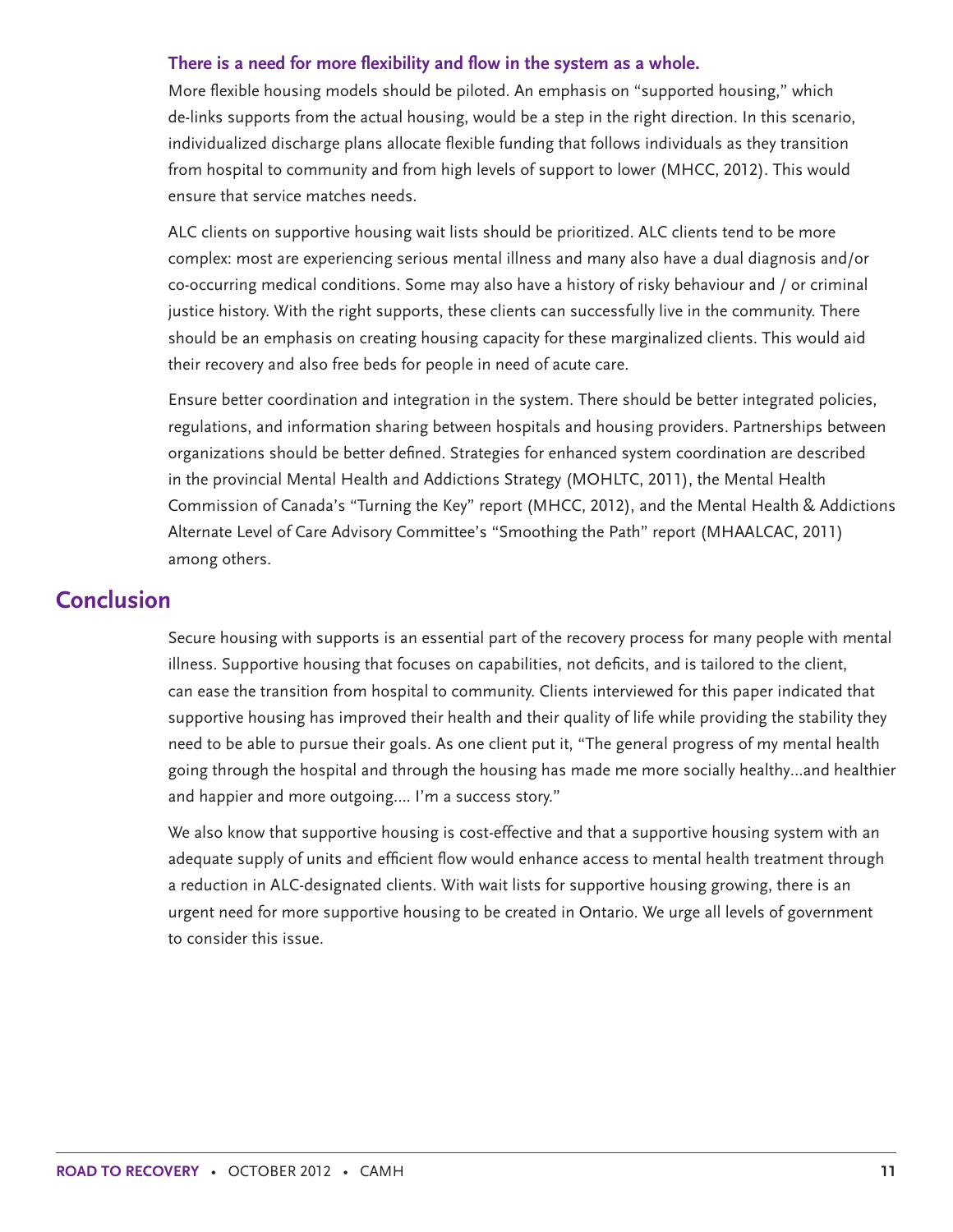# **Principal Authors**

Jean-François Crépault and Mark Blackstone

#### **Acknowledgements**

The assistance of the following people who contributed to this project is gratefully acknowledged: Jessica Chan, Jennifer Dempsey, Carina Fung, Linda Pawluch, Myera Waese, and the Clinicians of CAMH Housing Advocacy Group.

#### **Reviewers**

Susan Eckerle-Curwood, Kirk LeMessurier, Roslyn Shields, Lori Spadorcia, and Tatum Wilson

#### **For further information**

Jean-François Crépault Senior Policy Analyst, Office of Strategy and Partnerships Centre for Addiction and Mental Health JeanFrancois.Crepault@camh.ca 416 535-8501 ext. 32127